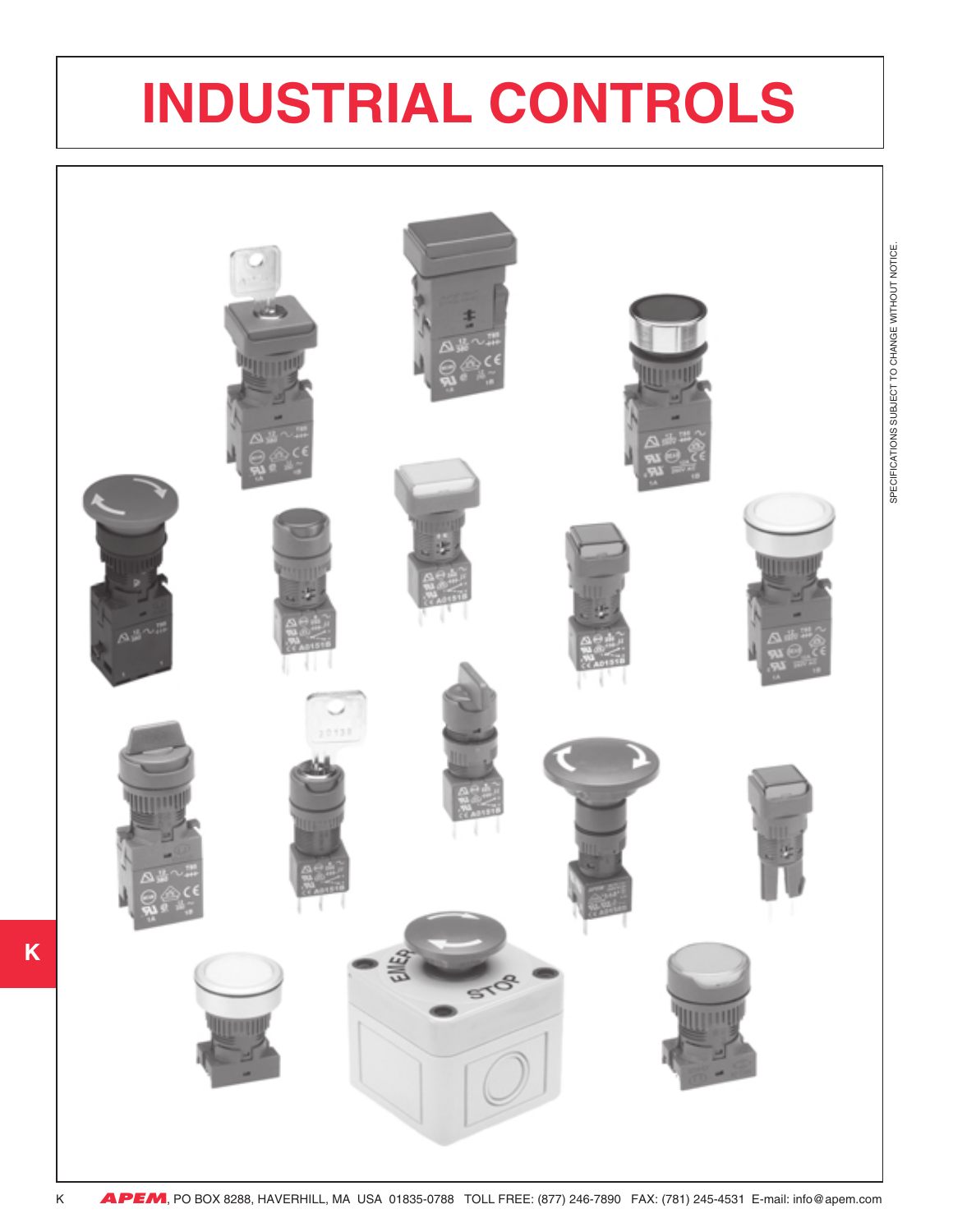# **INDUSTRIAL CONTROLS**

#### **INDUSTRIAL CONTROLS SELECTION GUIDE**

| <b>Series</b> | Description                                        | Page            |
|---------------|----------------------------------------------------|-----------------|
| A01 & A02     | <b>Products &amp; Features</b>                     | K <sub>2</sub>  |
| A01 & A02     | Specifications                                     | K <sub>3</sub>  |
| A01           | Illuminated or non-illuminated pushbutton switches | K <sub>4</sub>  |
|               | Indicators                                         | K <sub>5</sub>  |
|               | Rotary lever switches                              | K <sub>6</sub>  |
|               | Keylock switches                                   | K7              |
|               | Emergency stop and mushroom head pushbuttons       | K <sub>8</sub>  |
|               | Accessories                                        | K <sub>9</sub>  |
|               | <b>Installation &amp; Tools</b>                    | K <sub>10</sub> |
| A02           | Illuminated or non-illuminated pushbutton switches | K <sub>11</sub> |
|               | Metal bezel pushbuttons and indicators             | K <sub>12</sub> |
|               | Flush mounting pushbuttons and indicators          | K <sub>13</sub> |
|               | Indicators                                         | <b>K14</b>      |
|               | Rotary lever switches                              | K <sub>15</sub> |
|               | Keylock switches                                   | K <sub>16</sub> |
|               | Emergency stop and mushroom head pushbuttons       | <b>K17</b>      |
|               | Installation & Tools                               | <b>K18</b>      |

**APEM**, PO BOX 8288, HAVERHILL, MA USA 01835-0788 TOLL FREE: (877) 246-7890 FAX: (781) 245-4531 E-mail: info@apem.com K1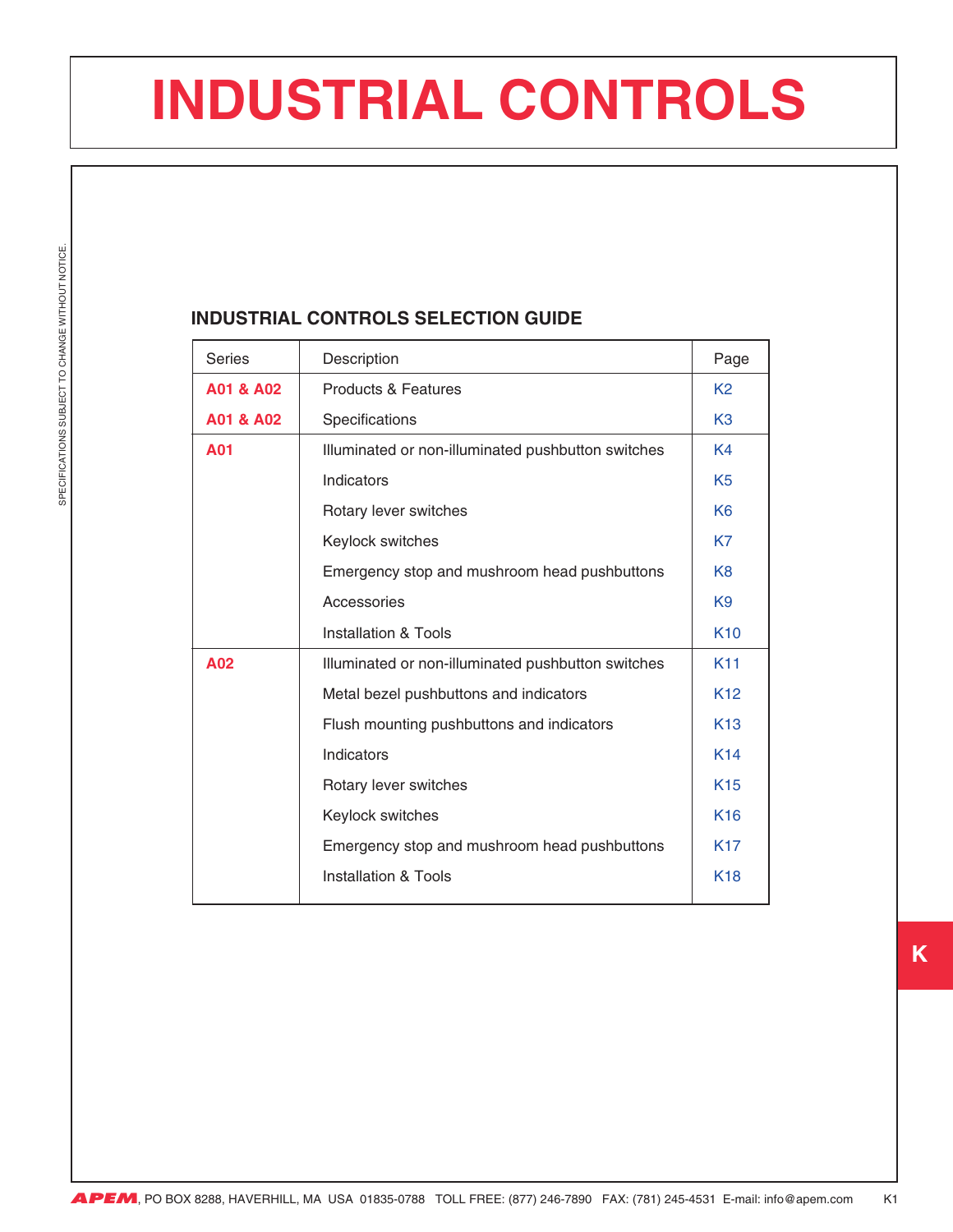## **A01 & A02 SERIES INDUSTRIAL CONTROLS PRODUCTS & FEATURES**

### <span id="page-2-0"></span>**The A01 and A02 Series consist of:**

- ◆ **non-illuminated pushbutton switches**
- **illuminated pushbutton switches**
- ◆ **indicators**
- ◆ **2 and 3 position keylock switches**
- ◆ **2 and 3 position rotary lever switches**
- ◆ **emergency stop switches**
	- **... with rectangular, square or round operators.**

### **Key features include:**

- **Environmental protection to IP65**
- **Totally modular construction**
- **50,000 cycles min. electrical life**
- **Screen engraving or insertable legends on request**
- **Numerous agency approvals & markings -**





# **CE**



**Sub-assembly shows modular construction.**

### **A01 Series**

- ❏ **Panel cut-out: .630" (16mm) dia.**
- ❏ **1, 2, 3 and 4 poles**
- ❏ **Solder lug/quick connect terminals**
- ❏ **Gold plated silver contacts**
- ❏ **Current/voltage rating: 6A 250 VAC max. - 10 mA 5 VAC min.**
- ❏ **Lamp: filament, neon or mulyi-chip LED**

## **A02 Series**

- ❏ **Panel cut-outs: .866" (22mm) dia. round or square and 1.160" x .846" (29.5mm x 21.5mm) rectangular**
- ❏ **1 and 2 poles**
- ❏ **Screw terminals**
- ❏ **Silver contacts**
- ❏ **Current/voltage rating: 12 A 380 VAC - 16 A 250 VAC max.**
	- **25 mA 5 VAC min.**
- ❏ **Lamp: filament, neon or multi-chip LED or special multi-LED assembly**

For back of panel safety, this series has a unique covered cable connection guard (see accessories).

K2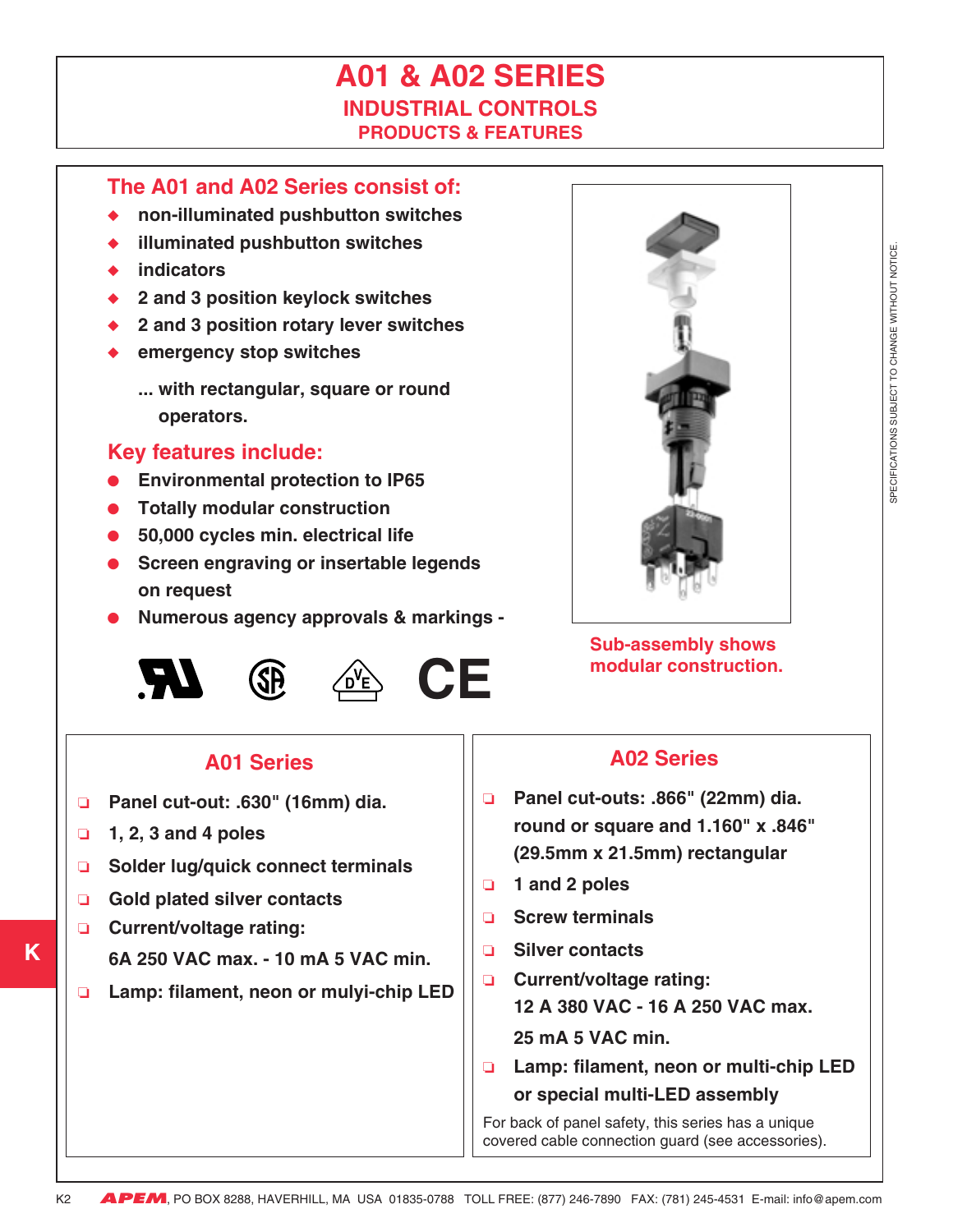## **A01 & A02 SERIES INDUSTRIAL CONTROLS SPECIFICATIONS**

<span id="page-3-0"></span>

| <b>ELECTRICAL</b><br><b>Function:</b><br><b>Current/voltage rating:</b>                                                                                                                                             | <b>A01 Series</b><br>Momentary or maintained action<br>10 mA 5 VAC min. - 6 A 250 VAC max.                                                                                                                    | <b>A02 Series</b><br>Momentary or maintained action<br>25mA 5 VAC min. - 12 A 380 VAC                                                                                                                                                   |
|---------------------------------------------------------------------------------------------------------------------------------------------------------------------------------------------------------------------|---------------------------------------------------------------------------------------------------------------------------------------------------------------------------------------------------------------|-----------------------------------------------------------------------------------------------------------------------------------------------------------------------------------------------------------------------------------------|
| <b>Contact gap:</b>                                                                                                                                                                                                 | $.040$ " (1mm)<br>double break                                                                                                                                                                                | or 16 A 250 VAC max.<br>.040" (1mm)- 2 contact pairs w/                                                                                                                                                                                 |
| Initial contact resistance:<br><b>Insulation resistance:</b><br><b>Dielectric strength:</b>                                                                                                                         | 10 m $\Omega$ max. at 1 A 4 VDC<br>50 m $\Omega$ min.<br>750 V between open contacts<br>5,000 V live to accessible                                                                                            | 10 m $\Omega$ max. at 1 A 4 VDC<br>50 m $\Omega$ min.<br>2,000 V between open contacts<br>4,000 V live to accessible                                                                                                                    |
| <b>Electrical life:</b><br>Insulation:<br>Lamp life:                                                                                                                                                                | 50,000 cycles min.<br>Class 2<br>LED: 60,000 hrs. min. to relative<br>luminosity. Filament: approx 5,000<br>hrs. Neon: approx. 10,000 hrs.                                                                    | 50,000 cycles min.<br>Class 2<br>LED: 60,000 hrs. min. to relative<br>luminosity. Filament: approx 5,000<br>hrs. Neon: approx. 10,000 hrs.                                                                                              |
| <b>GENERAL</b><br><b>Mechanical life (min.):</b>                                                                                                                                                                    | Momentary: 1 million cycles<br>Maintained action: 100,000 cycles                                                                                                                                              | Momentary: 1 million cycles<br>Maintained action: 100,000 cycles<br>Keylock & rotary: 100,000 cycles<br>Keylock & rotary: 100,000 cycles                                                                                                |
| <b>Operating temperature:</b><br><b>Solder heat resistance:</b>                                                                                                                                                     | -20 $\mathrm{^{\circ}C}$ to +55 $\mathrm{^{\circ}C}$                                                                                                                                                          | -20 $\mathrm{^{\circ}C}$ to +85 $\mathrm{^{\circ}C}$                                                                                                                                                                                    |
| (IEC 68-2-20Tb, method 2):<br><b>Degree of environmental</b>                                                                                                                                                        | 350°C, 5 seconds                                                                                                                                                                                              | 350°C, 5 seconds                                                                                                                                                                                                                        |
| protection (IEC 529):                                                                                                                                                                                               | IP 65 front of panel<br>IP 40 back of panel                                                                                                                                                                   | IP 65 front of panel<br>IP 40 back of panel                                                                                                                                                                                             |
| Shock & vibration (optional):<br>Lamps:                                                                                                                                                                             | <b>BS R1A 20</b><br>Midget grooved T1 3/4,<br>filament, multi-chip LED or neon                                                                                                                                | <b>BS R1A 20</b><br>Midget grooved T1 3/4,<br>filament, multi-chip LED or neon<br>or special multi-LED assembly                                                                                                                         |
| <b>Switch terminals:</b>                                                                                                                                                                                            | Solder/quick connect .110" (2.8mm)                                                                                                                                                                            | M3 screws - wire 2 x .030"<br>$(0.75mm) - 2 max.$                                                                                                                                                                                       |
| Lamp terminals:                                                                                                                                                                                                     | Solder/quick connect .110" (2.8mm)                                                                                                                                                                            | M3 screws - flexible wire 2 x<br>.098 $^2$ (mm <sup>2</sup> ) max.<br>Rigid wire .157" $2$ (2mm <sup>2</sup> ) max.                                                                                                                     |
| <b>MATERIALS</b>                                                                                                                                                                                                    |                                                                                                                                                                                                               |                                                                                                                                                                                                                                         |
| Operator body & parts:<br>Switch body & cover:<br><b>Actuator:</b><br>Seals:<br><b>Contacts:</b><br><b>Contact carriers:</b><br>Reflector, diffuser & screen:<br><b>Retaining nut:</b><br><b>Screws and clamps:</b> | Flame retardant PBT<br>Flame retardant PBT<br>Flame retardant PBT<br>Silicon rubber or Nitrile<br>Gold plated silver<br>Brass with silver plate and gold flash<br>Flame retardant polycarbonate<br><b>ABS</b> | Flame retardant polyetherimide<br>Flame retardant PBT<br>Flame retardant PBT<br>Silicon rubber or Nirtrile<br>Silver<br>Brass with silver plate<br>Flame retardant polycarbonate<br><b>ABS</b><br>Zinc plated steel w/clear passivation |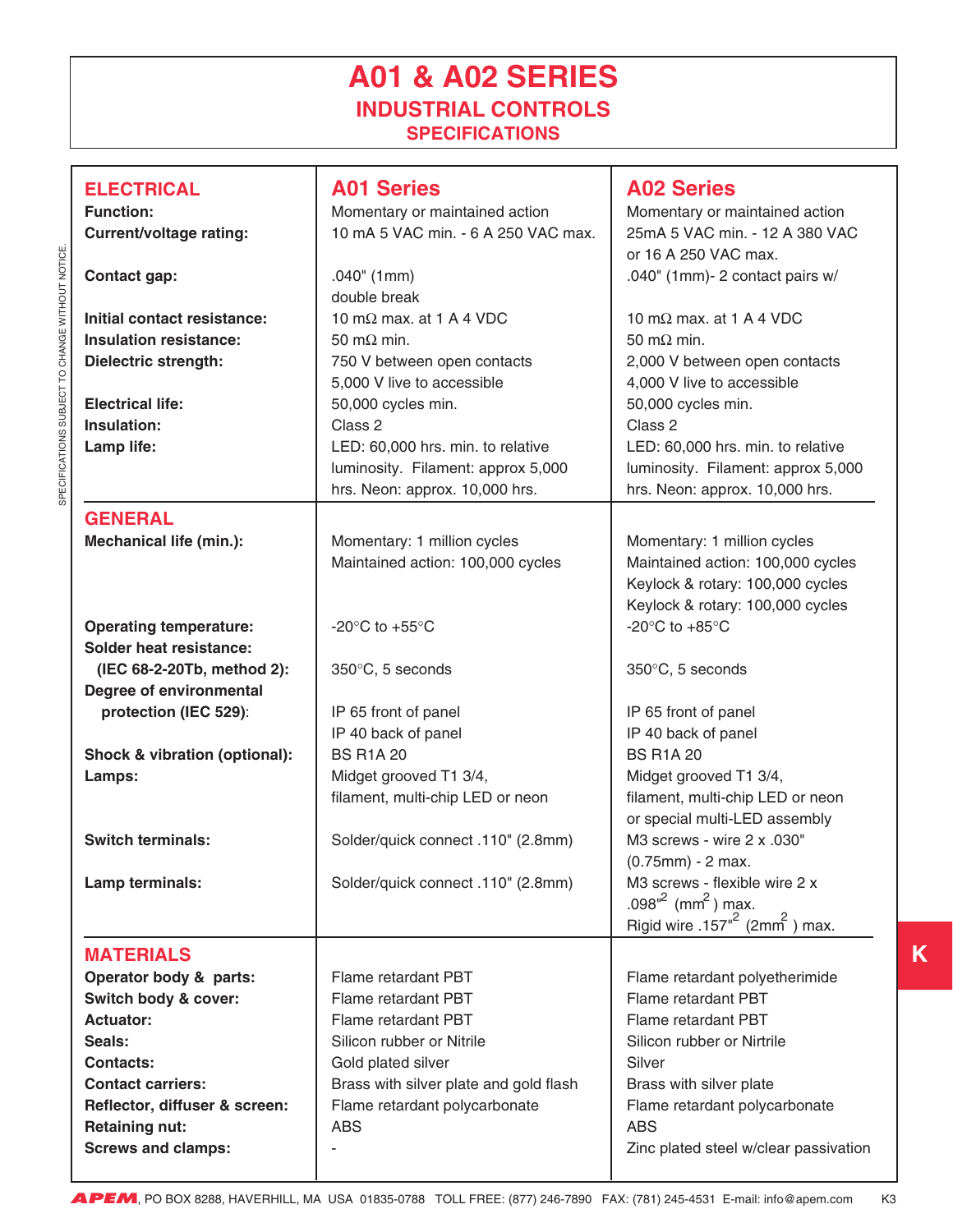## **A01 SERIES**

#### **PUSHBUTTON SWITCHES, ILLUMINATED OR NON-ILLUMINATED Panel cut-out .630" (16mm)**

<span id="page-4-0"></span>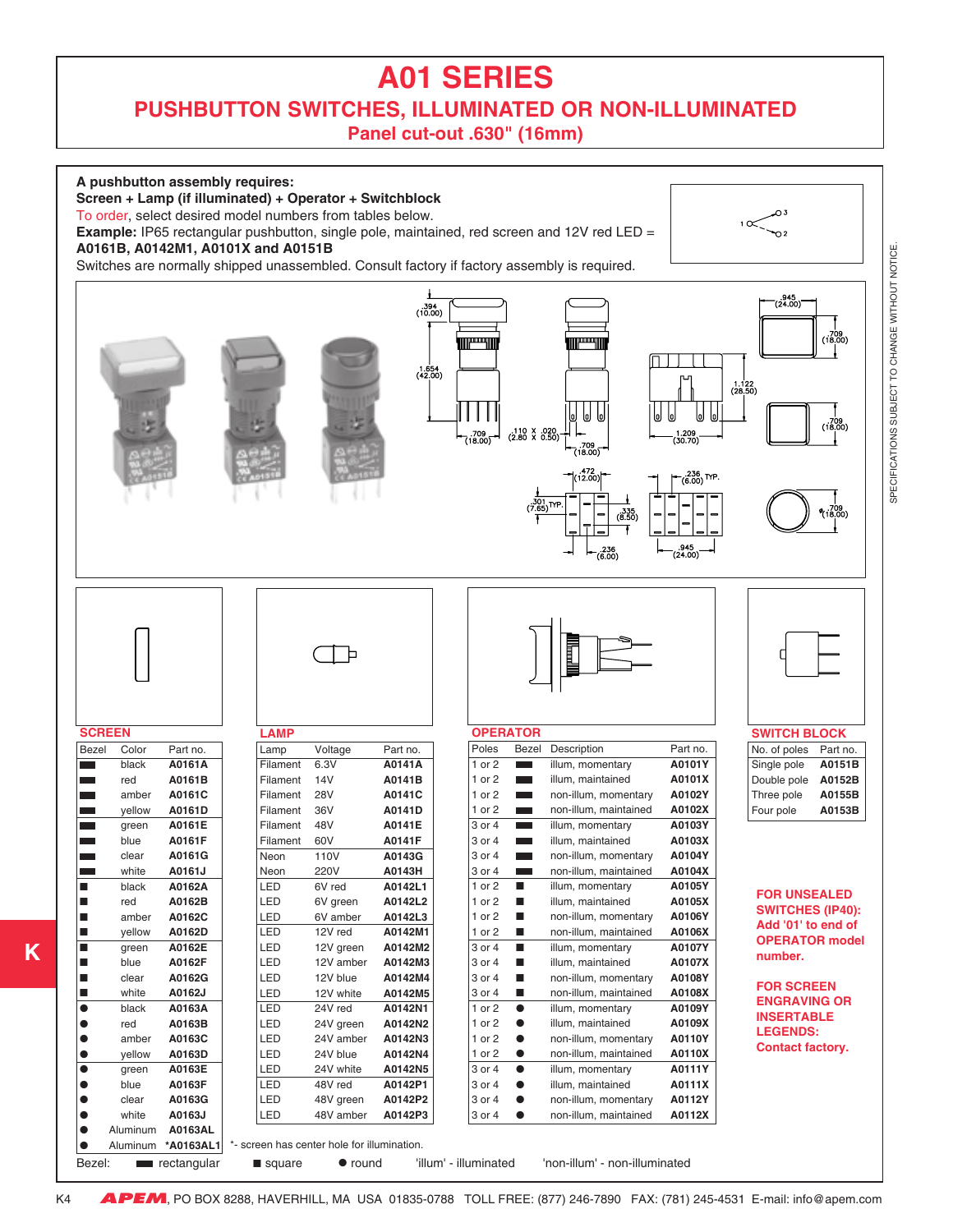### **A01 SERIES INDICATORS Panel cut-out .630" (16mm)**

945.<br>(24.00)

 $(18,00)$ 

(18,00

<span id="page-5-0"></span>**An indicator assembly requires:**

**Screen + Lamp + Operator**

To order, select desired model numbers from tables below.

Bezel: rectangular square • round

**Example:** IP65 rectangular indicator with red screen and 12V red LED =

#### **A0161B, A0142M1 and A0171**

Indicators are normally shipped unassembled. Consult factory if factory assembly is required.

|                          |        |          |             |            |          | $394$<br>(10.00)<br>(42.00) | MARINI<br>$.335$<br>(0.50) | MPILL<br>$\frac{1}{(8.40)}$<br>п.<br>$(2.80 \times 0.20)$ |  |
|--------------------------|--------|----------|-------------|------------|----------|-----------------------------|----------------------------|-----------------------------------------------------------|--|
|                          |        |          |             | ▫          |          |                             |                            |                                                           |  |
| <b>SCREEN</b>            |        |          | <b>LAMP</b> |            |          | <b>OPERATOR</b>             |                            |                                                           |  |
| <b>Bezel</b>             | Color  | Part no. | Lamp        | Voltage    | Part no. | Bezel                       | Description                | Part no.                                                  |  |
| $\sim$                   | black  | A0161A   | Filament    | 6.3V       | A0141A   | $\mathcal{L}$               | indicator                  | A0171                                                     |  |
| <b>College</b>           | red    | A0161B   | Filament    | 14V        | A0141B   | ш                           | indicator                  | A0172                                                     |  |
| <b>The Co</b>            | amber  | A0161C   | Filament    | <b>28V</b> | A0141C   | $\bullet$                   | indicator                  | A0173                                                     |  |
| <b>The State</b>         | yellow | A0161D   | Filament    | 36V        | A0141D   |                             |                            |                                                           |  |
| a an                     | green  | A0161E   | Filament    | 48V        | A0141E   |                             |                            |                                                           |  |
| m.                       | blue   | A0161F   | Filament    | 60V        | A0141F   |                             |                            |                                                           |  |
| <b>The Co</b>            | clear  | A0161G   | Neon        | 110V       | A0143G   |                             |                            |                                                           |  |
| <b>Contract Contract</b> | white  | A0161J   | Neon        | 220V       | A0143H   |                             |                            |                                                           |  |
| п                        | black  | A0162A   | LED         | 6V red     | A0142L1  |                             |                            |                                                           |  |
| п                        | red    | A0162B   | LED         | 6V green   | A0142L2  |                             | <b>FOR UNSEALED</b>        |                                                           |  |
| ■                        | amber  | A0162C   | LED         | 6V amber   | A0142L3  |                             |                            | <b>INDICATORS (IP40):</b>                                 |  |
| ■                        | yellow | A0162D   | LED         | 12V red    | A0142M1  |                             | Add '01' to end of         |                                                           |  |
| ■                        | green  | A0162E   | LED         | 12V green  | A0142M2  |                             |                            | <b>OPERATOR model</b>                                     |  |
| п                        | blue   | A0162F   | LED         | 12V amber  | A0142M3  |                             | number.                    |                                                           |  |
| П                        | clear  | A0162G   | LED         | 12V blue   | A0142M4  |                             |                            |                                                           |  |
| ■                        | white  | A0162J   | LED         | 12V white  | A0142M5  |                             | <b>FOR SCREEN</b>          |                                                           |  |
| $\bullet$                | black  | A0163A   | LED         | 24V red    | A0142N1  |                             | <b>ENGRAVING OR</b>        |                                                           |  |
| ●                        | red    | A0163B   | LED         | 24V green  | A0142N2  |                             | <b>INSERTABLE</b>          |                                                           |  |
| $\bullet$                | amber  | A0163C   | LED         | 24V amber  | A0142N3  |                             | <b>LEGENDS:</b>            |                                                           |  |
|                          | vellow | A0163D   | LED         | 24V blue   | A0142N4  |                             | <b>Contact factory.</b>    |                                                           |  |
| $\bullet$                | green  | A0163E   | LED         | 24V white  | A0142N5  |                             |                            |                                                           |  |
|                          | blue   | A0163F   | LED         | 48V red    | A0142P1  |                             |                            |                                                           |  |
| $\bullet$                | clear  | A0163G   | LED         | 48V green  | A0142P2  |                             |                            |                                                           |  |
| $\bullet$                | white  | A0163J   | LED         | 48V amber  | A0142P3  |                             |                            |                                                           |  |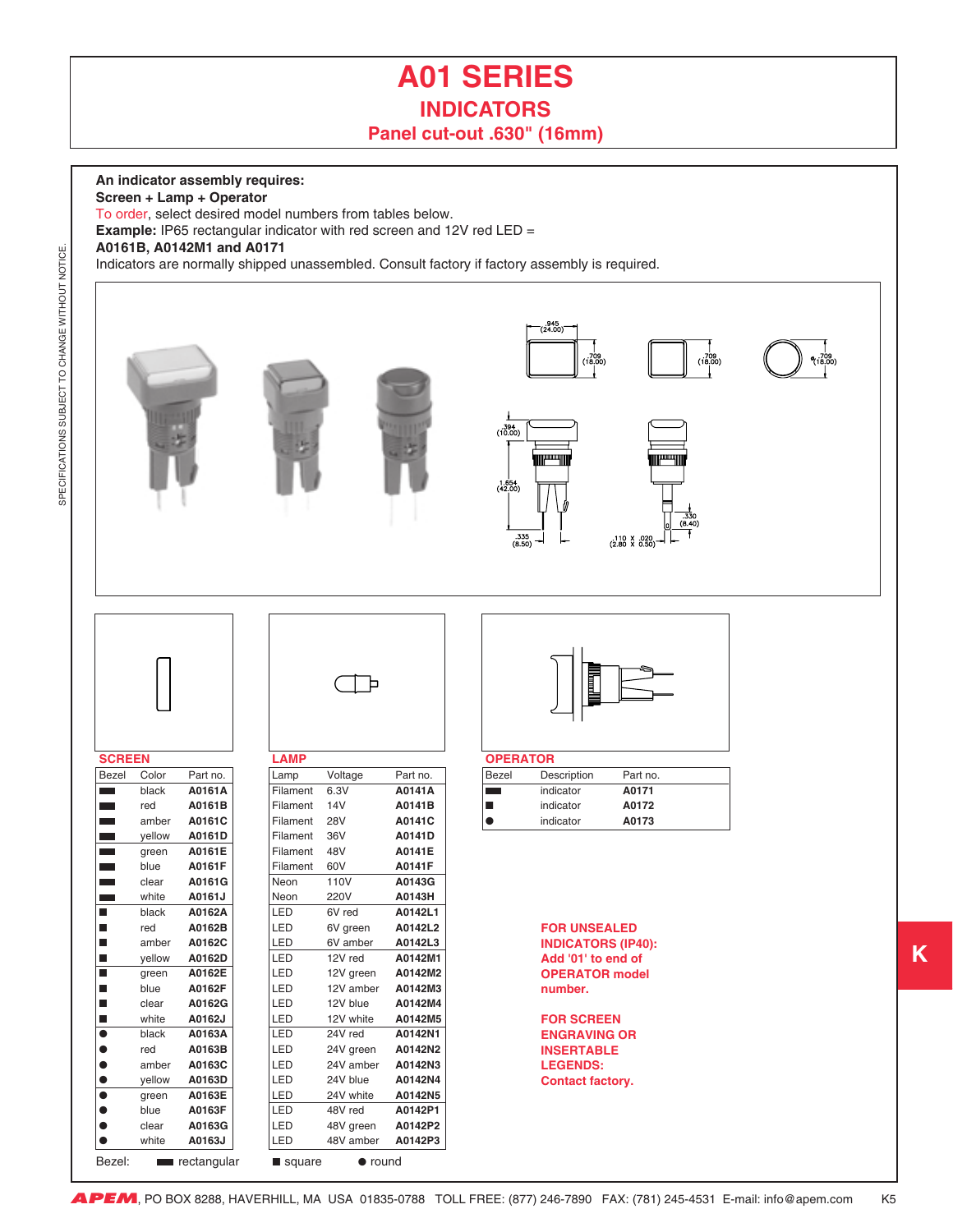## **A01 SERIES ROTARY LEVER SWITCHES Panel cut-out .630" (16mm)**

#### <span id="page-6-0"></span>**A rotary lever switch assembly requires:**

**Operator + Switchblock**

To order, select desired model numbers from tables below.

**Example:** IP65 rectangular rotary switch with long lever, single pole, 2 positions maintained = **A019101 and A0151B**

Switches are normally shipped unassembled. Consult factory if factory assembly is required.



 $\rightarrow$  2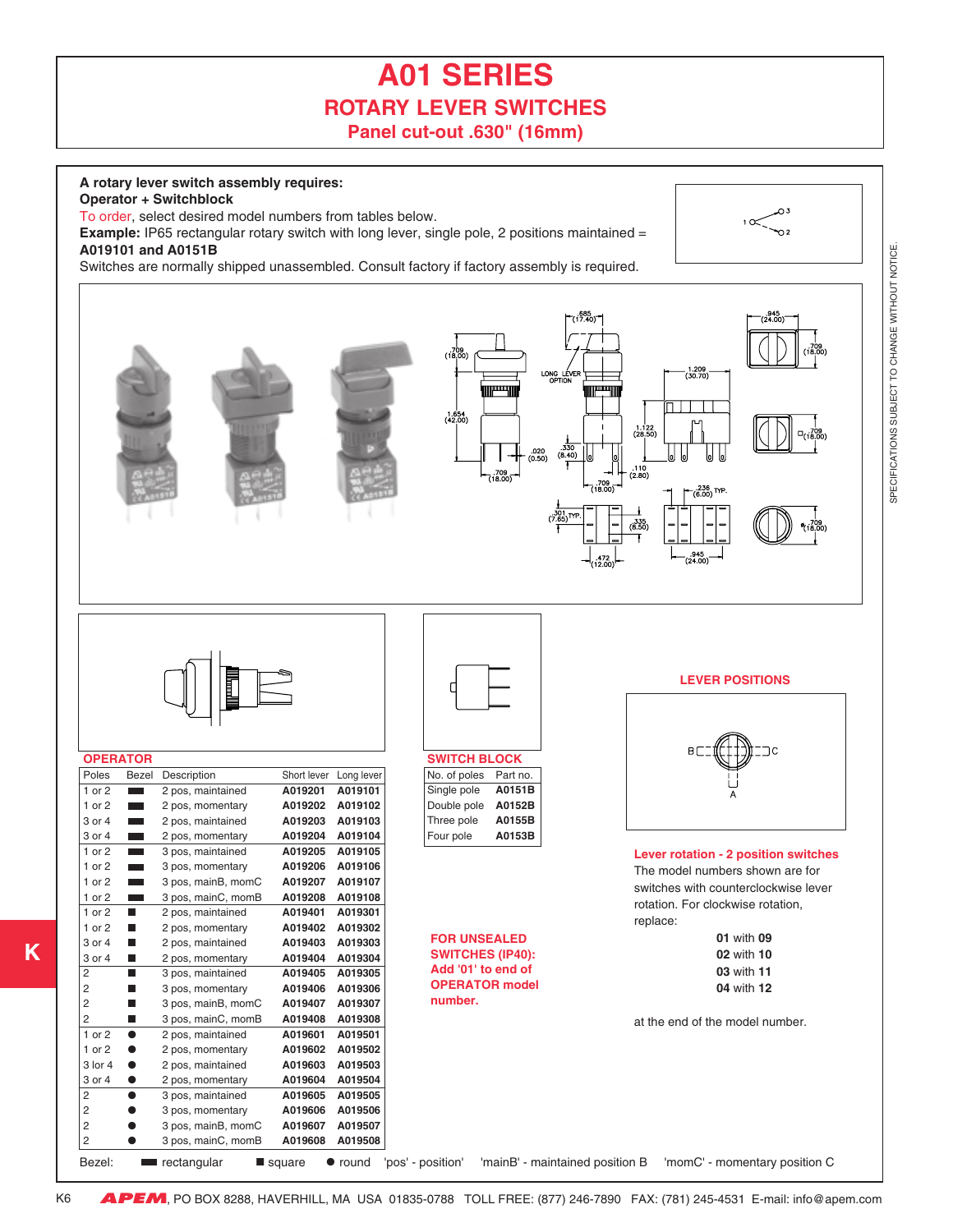### **A01 SERIES KEYLOCK SWITCHES Panel cut-out .630" (16mm)**

<span id="page-7-0"></span>**A keylock switch assembly requires: Operator + Switchblock** To order, select desired model numbers from tables below.  $\frac{1}{\sqrt{2}}$ **Example:** Rectangular keylock switch, single pole, 2 positions maintained = **A018101 and A0151B** Switches are normally shipped unassembled. Consult factory if factory assembly is required.  $(34,50)$ 1.209<br>(30.70 Minternation االتستا  $(42.00)$  $(28.50)$  $\frac{1}{330}$ <br>(8.40) . .236<br>(6.00) TYF (8.50)<br>(8.50) 945.<br>24.00 **KEY POSITIONS**  $\circ$ **B OPERATOR SWITCH BLOCK** Poles Bezel Description Part no. Key removable No. of poles Part no. 1 or 2 2 pos, maintained **A018101 A - C** Single pole **A0151B** 1 or 2 2 pos, momentary **A018102 A** Double pole **A0152B** 3 or 4 2 pos, maintained **A018103 A - C** Three pole **A0155B** 3 or 4 2 pos, momentary **A018104 A** Four pole **A0153B** 1 or 2 3 pos, maintained **A018105 A - B - C Key rotation - 2 position switches** 1 or 2 3 pos, momentary **A018106 A** The model numbers shown are for 1 or 2 3 pos, mainB, momC **A018107 A - B** switches with counterclockwise key 1 or 2 3 pos, mainC, momB **A018108 A - C** rotation. For clockwise rotation, 1 or 2 ■ 2 pos, maintained **A018201 A - C** replace: 1 or 2 ■ 2 pos, momentary **A018202 A 01** with **25 FOR UNSEALED** 3 or 4 ■ 2 pos, maintained **A018203 A - C SWITCHES (IP40): 02** with **24** 3 or 4 ■ 2 pos, momentary **A018204 A Add '01' to end of 03** with **27** 2 ■ 3 pos, maintained **A018205 A - B - C OPERATOR model** 2 ■ 3 pos, momentary **A018206 A 04** with **28 number.** 2 ■ 3 pos, mainB, momC **A018207 A - B** 2 ■ 3 pos, mainC, momB **A018208 A - C** at the end of model number. **NON-REMOVABLE** 1 or 2 ● 2 pos, maintained **A018301 A - C KEY POSITIONS:** 1 or 2 ● 2 pos, momentary **A018302 A** 2 standard keys are supplied. **Contact factory.** 3 lor 4 ● 2 pos, maintained **A018303 A - C** 20 key barrel types available from 3 or 4 ● 2 pos, momentary **A018304 A** stock. 2 ● 3 pos, maintained **A018305 A - B - C** 2 ● 3 pos, momentary **A018306 A** 2 ● 3 pos, mainC, momB **A018307 A -**

Bezel: **Fou** rectangular square  $\bullet$  round 'pos' - position' 'mainB' - maintained position B 'momC' - momentary position C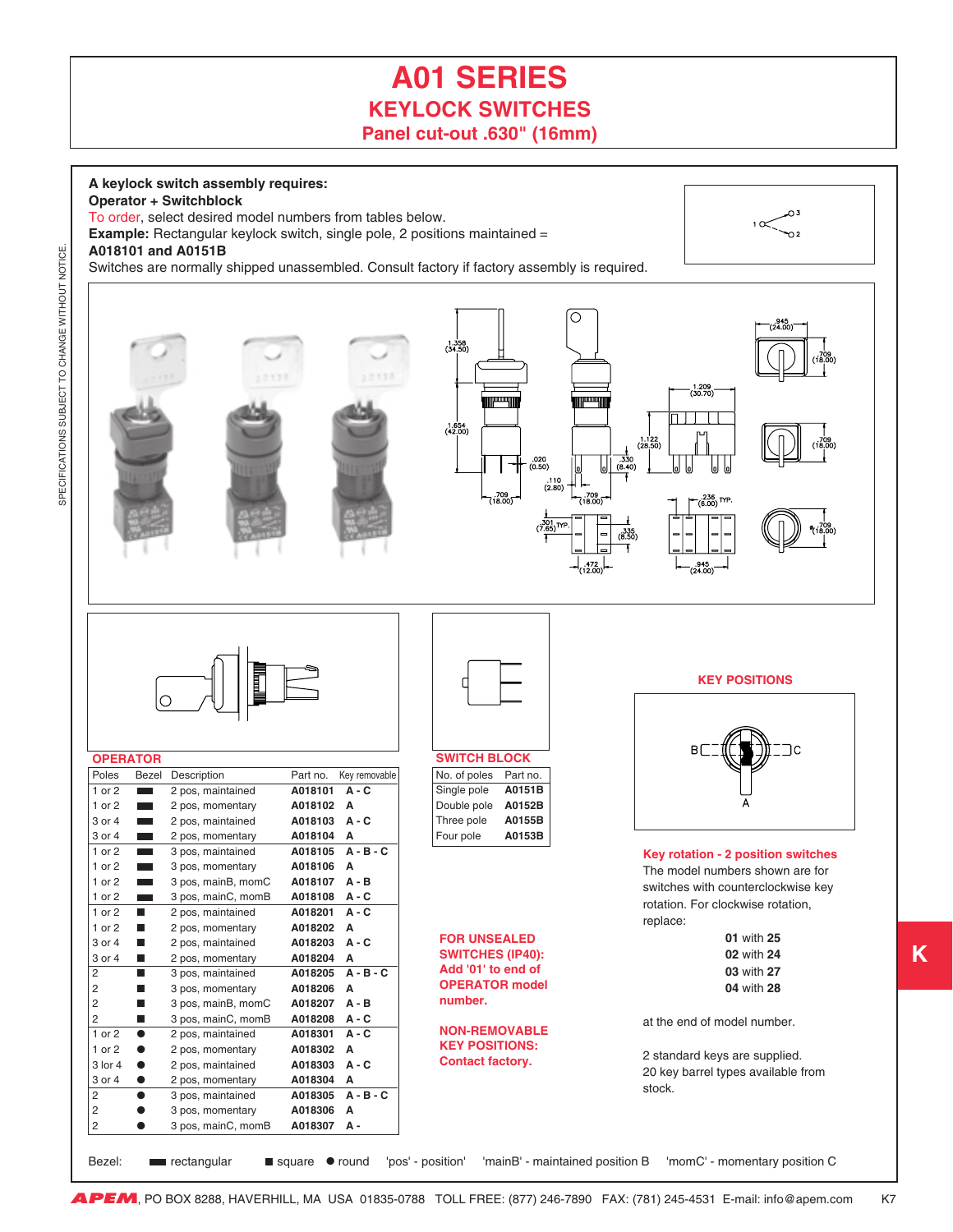## **A01 SERIES**

<span id="page-8-0"></span>**EMERGENCY STOP SWITCHES & MUSHROOM HEAD PUSHBUTTONS**

**Panel cut-out .630" (16mm)**

#### **EMERGENCY STOP SWITCHES**

- ● **Highly visible .944" (24mm) dia. red mushroom actuator**
- ● **Highly reliable positive break switch**
- **Push to shut switch 'off', twist to reset to 'on'**
- **An emergency stop switch assembly requires: Operator + Switch block**

To order, specify with single pole or double pole switch block. **Approved to UL1054/EN 60947**

Switches are normally shipped unassembled. Consult factory if factory assembly is required.



Note: actuator on momentary version is un-marked. Dimensions of mushroom head actuator is the same as A01ES (above).

Note that mushroom head switches, although similar in appearance to emergency stop switches, do not have fast break contacts. Therefore, they should not be used in an emergency stop application

**Mushroom head pushbutton assembly requires: Operator + Switchblock**

#### **FOR UNSEALED SWITCHES (IP40): Add '01' to end of OPERATOR model number.**

Bezel: **e** round

**AO1PEESSP34L** Available for either emergency stop or mushroom head switches. Note: 'L' in part number indicates emergency stop label. Omit 'L' for mushroom head switch application. Sold without switch - Order separately

- .

K8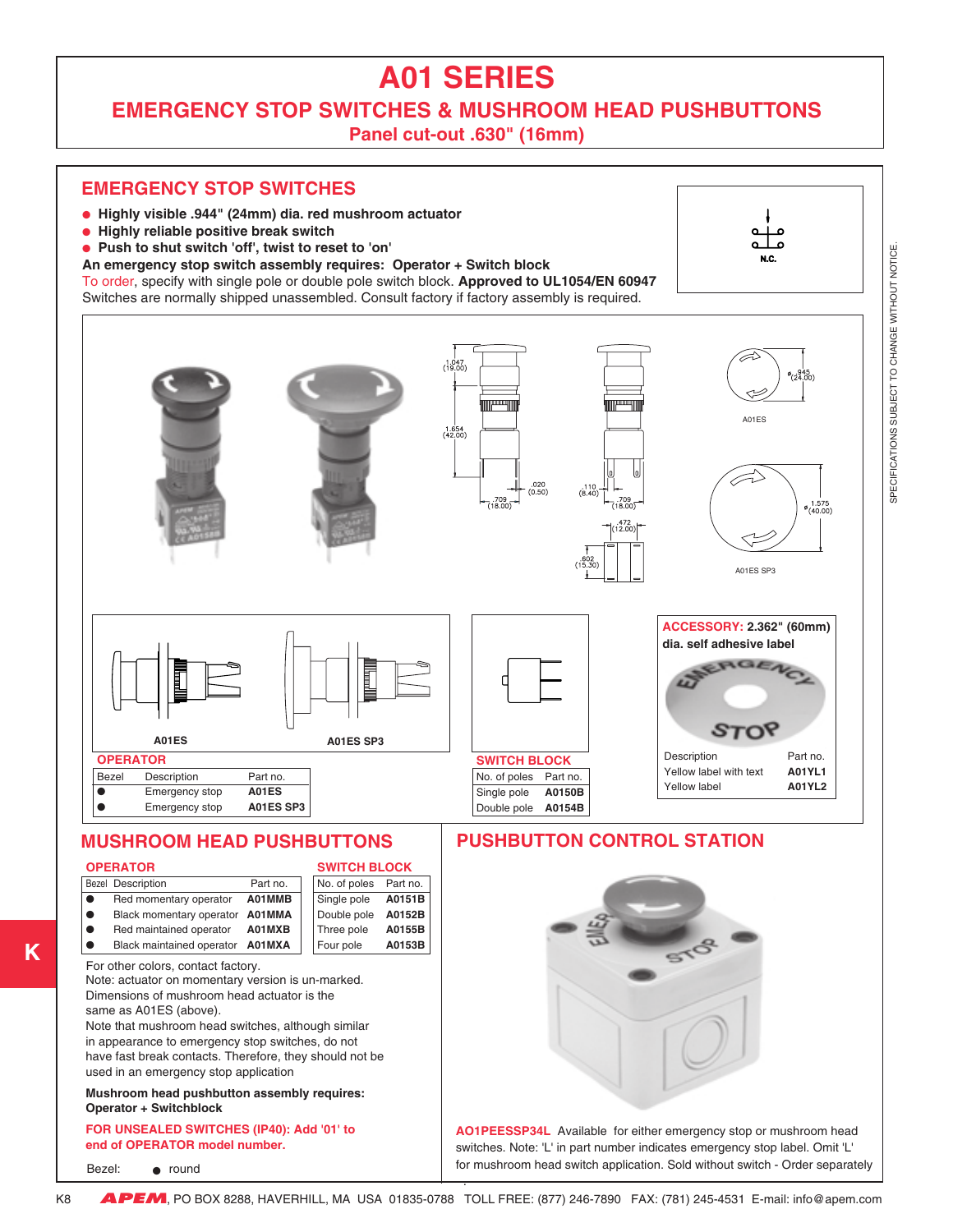## **A01 SERIES**

### **ACCESSORIES**

<span id="page-9-0"></span>

**APEM**, PO BOX 8288, HAVERHILL, MA USA 01835-0788 TOLL FREE: (877) 246-7890 FAX: (781) 245-4531 E-mail: info@apem.com K9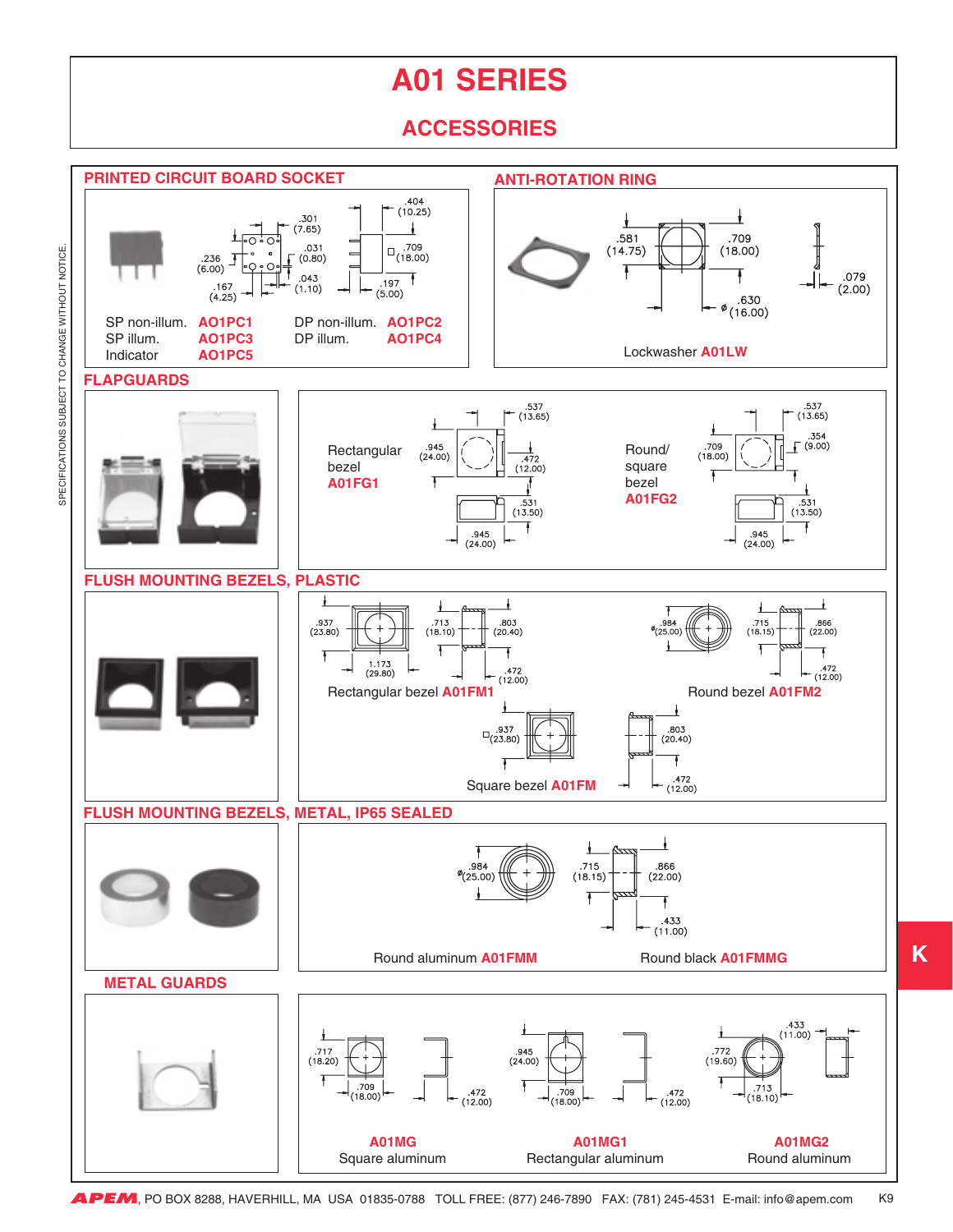## **A01 SERIES INDUSTRIAL CONTROLS INSTALLATION & TOOLS**

<span id="page-10-0"></span>

#### **PANEL MOUNTING ASSEMBLY**

- Drill or punch hole per panel cut-outs above.
- Assemble front operator through hole and assemble fixing nut finger tight.
- Wire switch block as required and slide onto operator until latch engages.
- Assemble bulb, if required, using tool number 30-0002.
- Snap the screen onto the reflector assembly with legend in between, if required. Then snap onto front of operator, taking care to line up the locating slot with the polarizing dot to prevent damaging the seal.

#### **TO REMOVE BULB**

Remove reflector/screen assembly by inserting tool number 30-0006 between the bezel finger guard and the screen to ingage the slot and pulling. Use the bulb extractor to remove the bulb.

#### **TO ASSEMBLE SWITCH BLOCK**

Carefully line up switch block with operator then slide onto front of operator. Insure the latch is fully engaged correctly onto the switch block.

#### **TO REMOVE SWITCH BLOCK**

Depress the latch and slide the switch block off the operator.

**FIXING NUT KEY 30-0001**



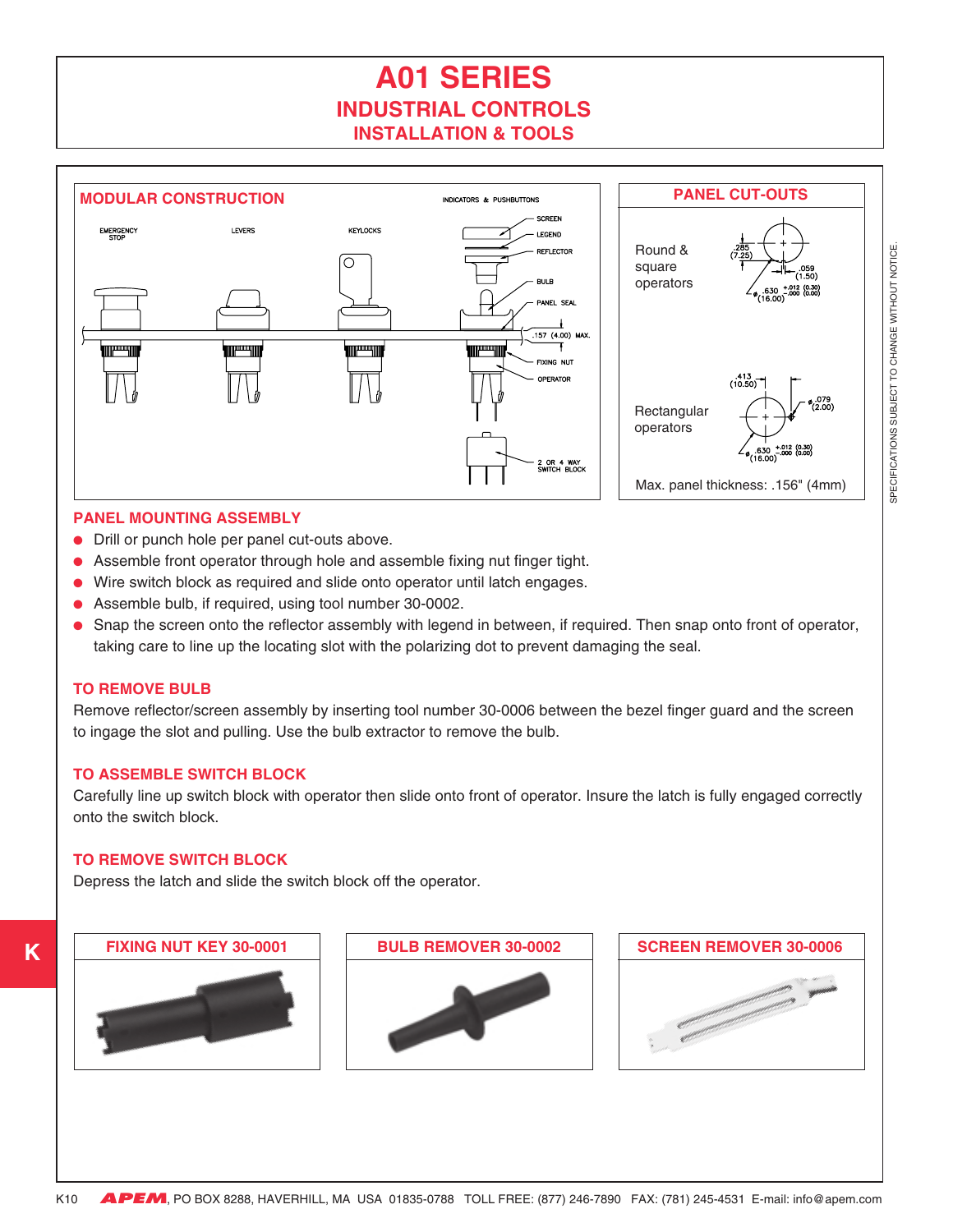#### **PUSHBUTTON SWITCHES, ILLUMINATED OR NON-ILLUMINATED Panel cut-out .866" (22mm) or 1.161" x .846" (29.5mm x 21.5mm)**

<span id="page-11-0"></span>

**APEM**, PO BOX 8288, HAVERHILL, MA USA 01835-0788 TOLL FREE: (877) 246-7890 FAX: (781) 245-4531 E-mail: info@apem.com K11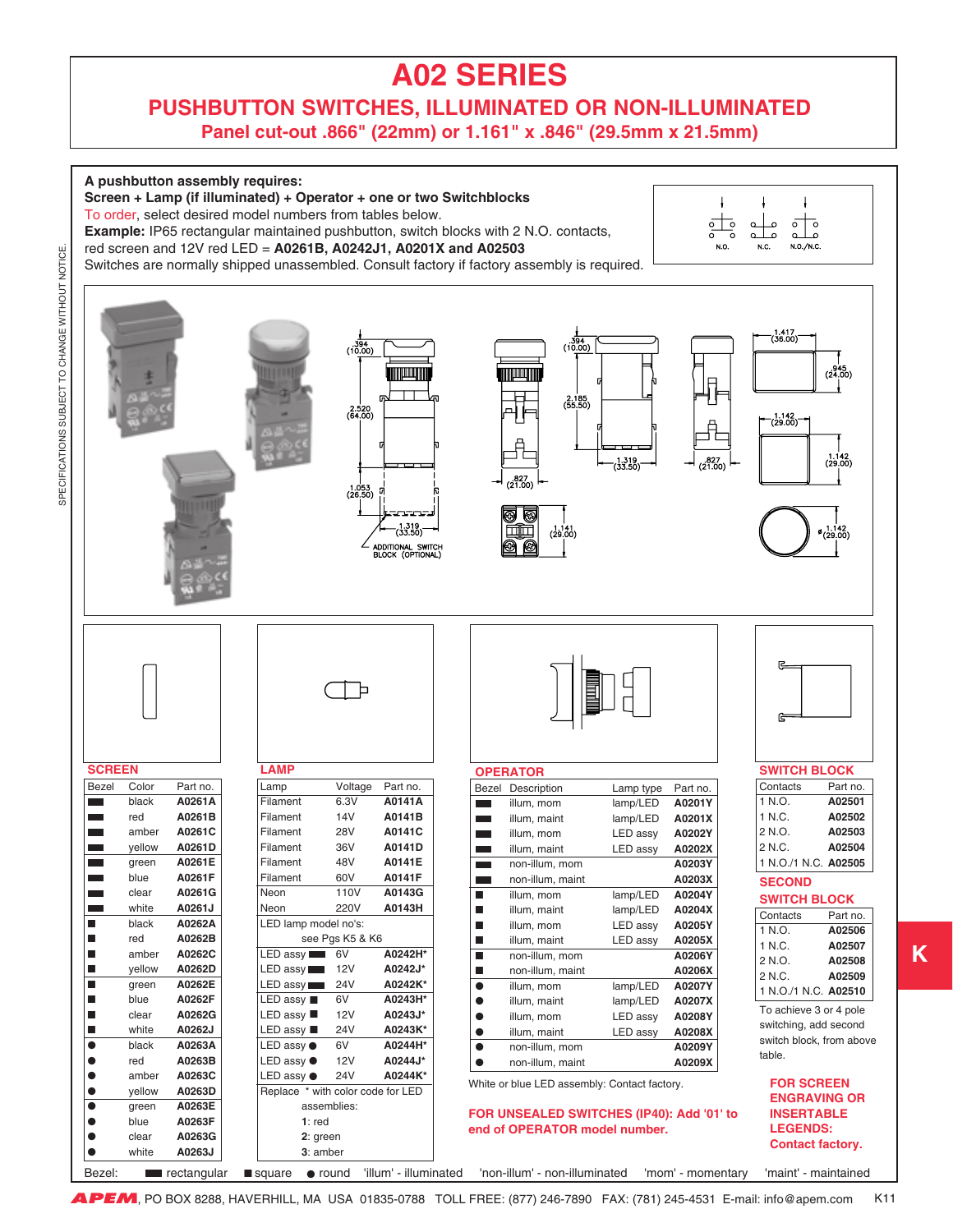**METAL BEZEL PUSHBUTTON SWITCHES & INDICATORS**

**Panel cut-out .866" (22mm)**

<span id="page-12-0"></span>

Bezel: ■ rectangular ■ square ● round 'illum' - illuminated 'non-illum' - non-illuminated 'mom' - momentary 'maint' - maintained

**APEM**, PO BOX 8288, HAVERHILL, MA USA 01835-0788 TOLL FREE: (877) 246-7890 FAX: (781) 245-4531 E-mail: info@apem.com K12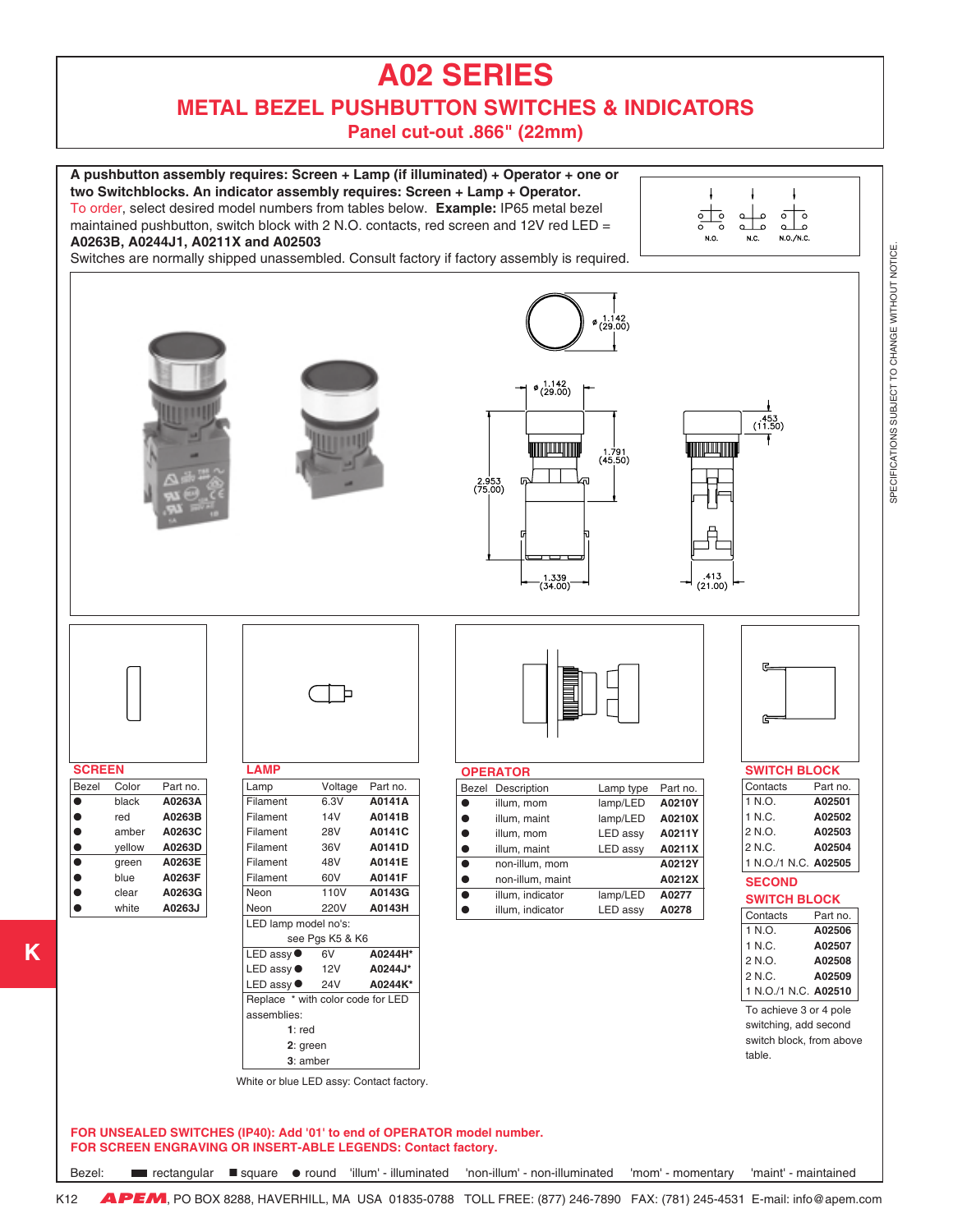### <span id="page-13-0"></span>**FLUSH MOUNTING PUSHBUTTON SWITCHES & INDICATORS**

**Panel cut-out 1.181" (30mm)**

**A pushbutton assembly requires: Screen + Lamp (if illuminated) + Operator + one or two Switchblocks. An indicator assembly requires: Screen + Lamp + Operator.** To order, select desired model numbers from tables below. **Example:** IP65 flush mounting maintained pushbutton, switch block with  $2$  N.O. contacts, red screen and  $12V$  red LED = **A0263B, A0244J1, A0213X and A02503**



**K**

Switches are normally shipped unassembled. Consult factory if factory assembly is required.

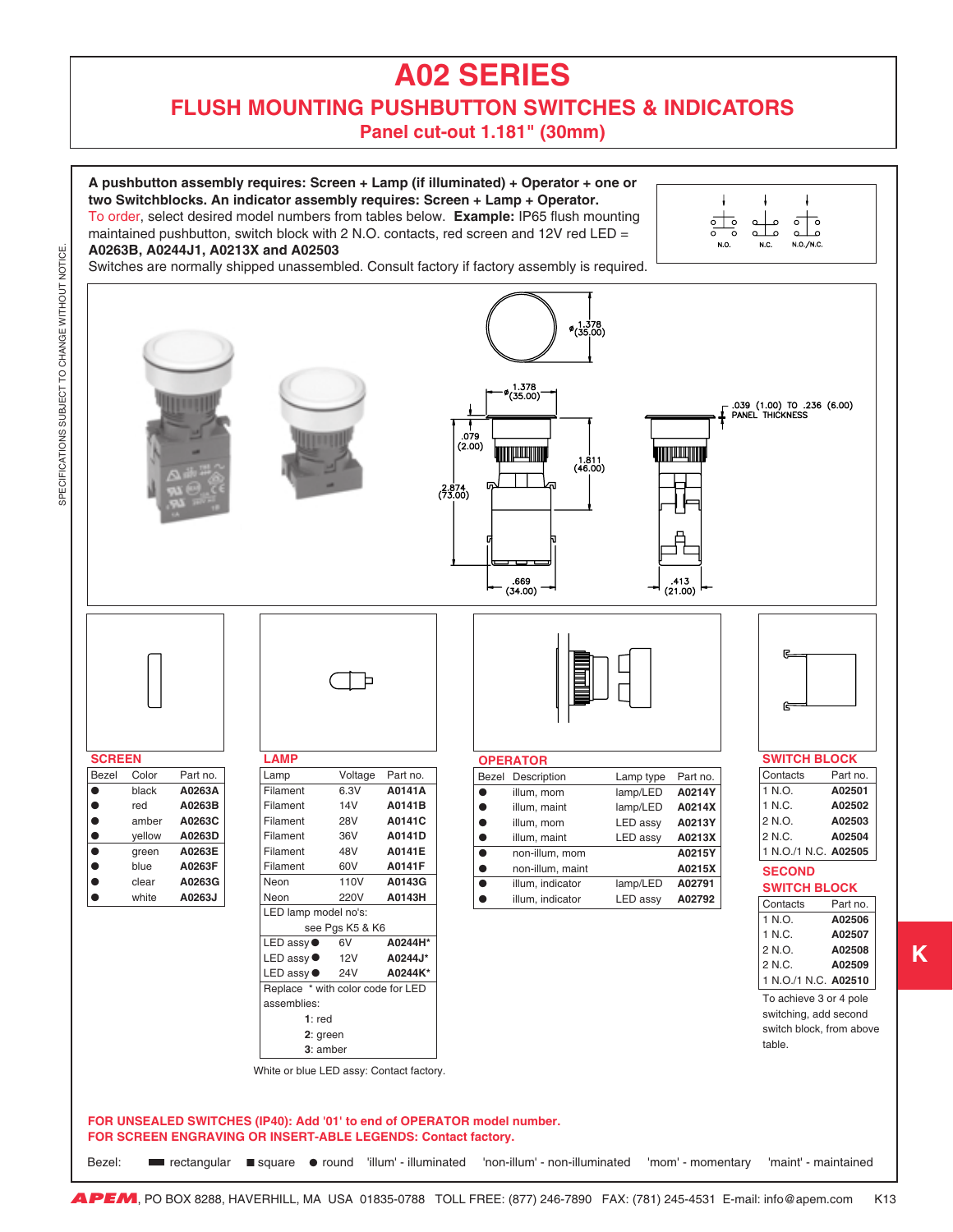### **INDICATORS**

#### **Panel cut-out .866" (22mm) or 1.161" x .846" (29.5mm x 21.5mm)**

<span id="page-14-0"></span>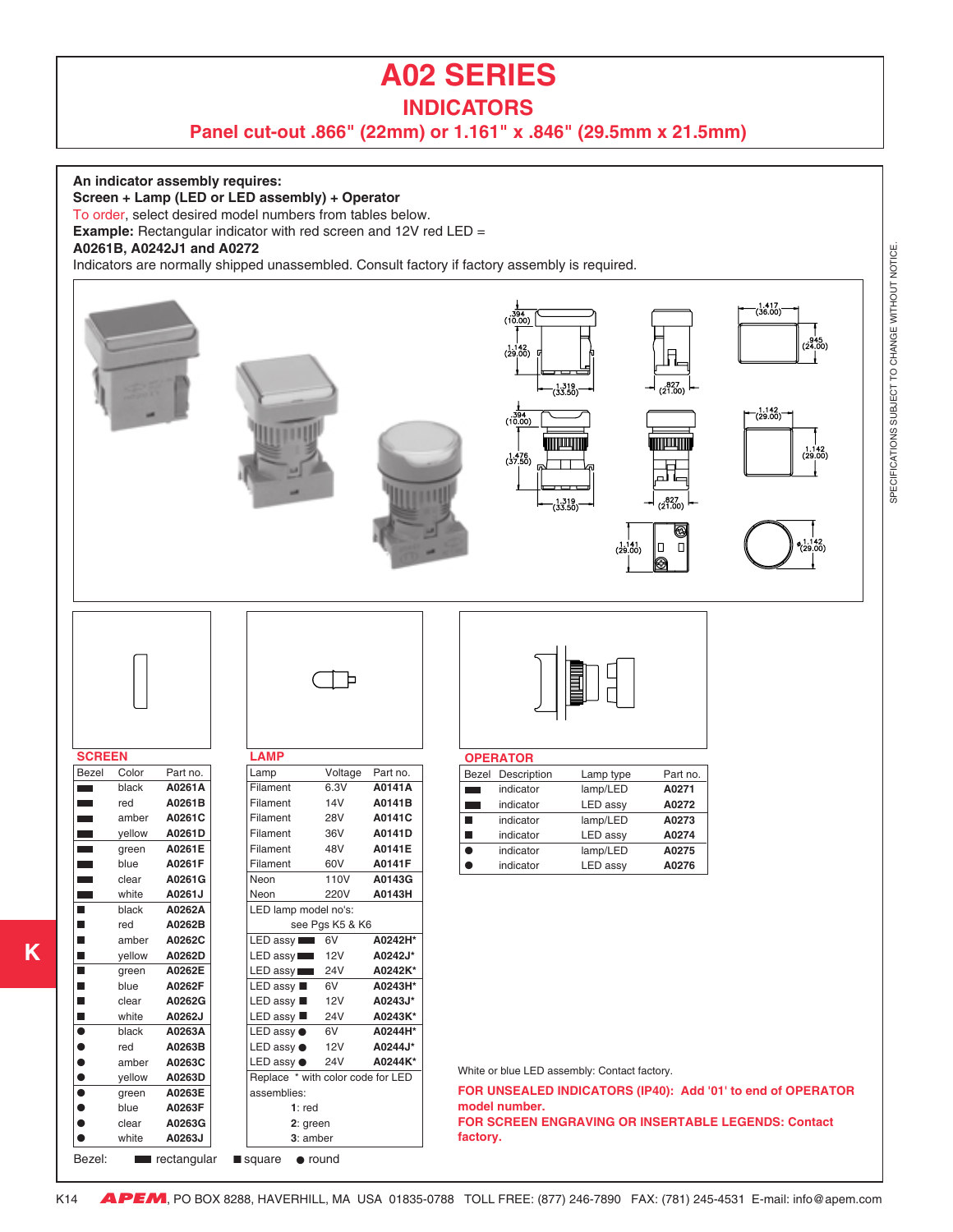## **A02 SERIES ROTARY LEVER SWITCHES Panel cut-out .866" (22mm)**

<span id="page-15-0"></span>

**FOR UNSEALED SWITCHES (IP40): Add '01' to end of OPERATOR model number.**

■ rectangular ■ square ● round Bezel: **Example 1** rectangular square  $\bullet$  round 'momC' - momentary position C 'mainB' - maintained position B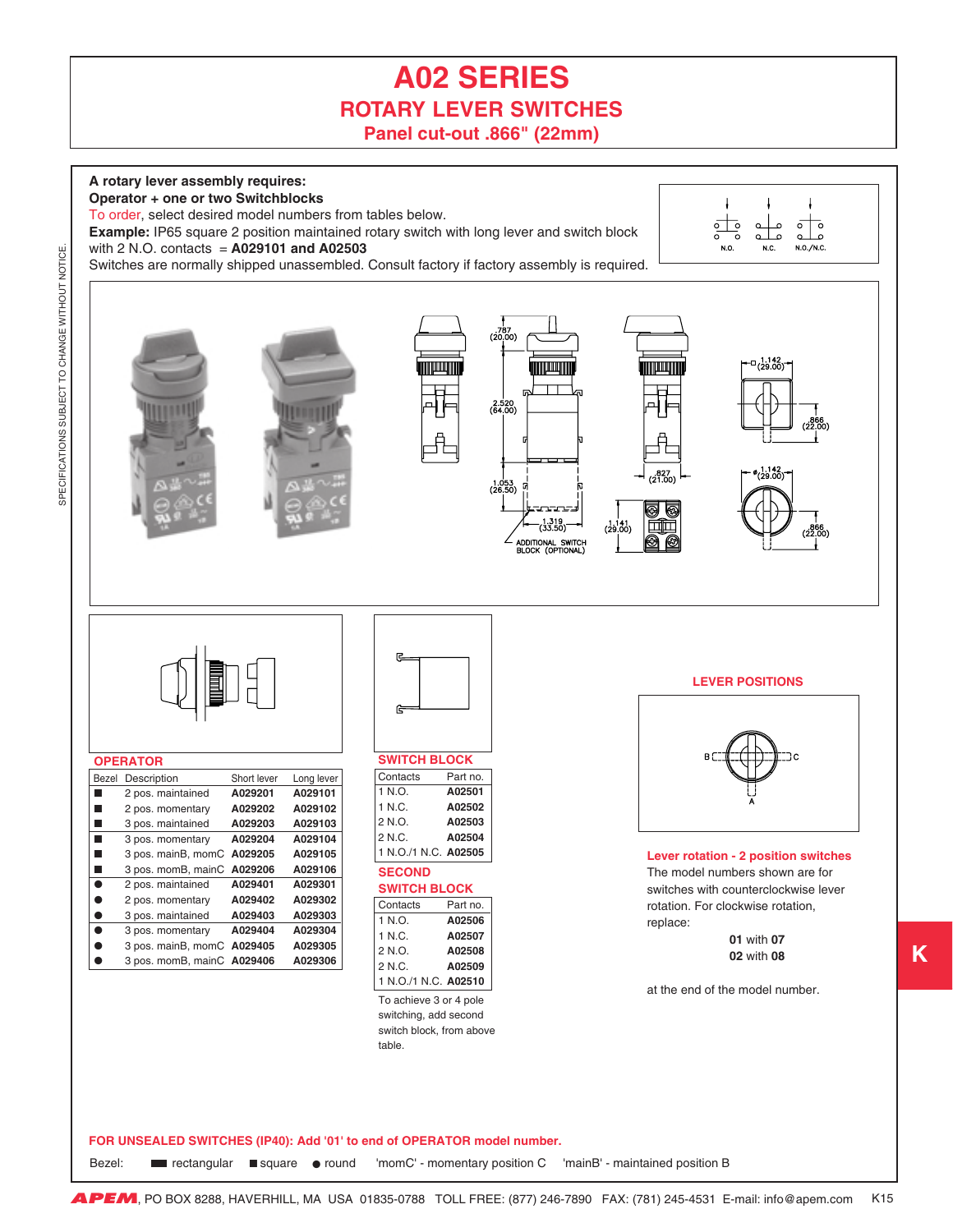**KEYLOCK SWITCHES**

**Panel cut-out .866" (22mm) or 1.161" x .846" (29.5mm x 21.5mm)**

<span id="page-16-0"></span>

SPECIFICATIONS SUBJECT TO CHANGE WITHOUT NOTICE. SPECIFICATIONS SUBJECT TO CHANGE WITHOUT NOTICE

**K**

**APEM**, PO BOX 8288, HAVERHILL, MA USA 01835-0788 TOLL FREE: (877) 246-7890 FAX: (781) 245-4531 E-mail: info@apem.com K16

Bezel: **Exerciangular Sequare or round** 'momC' - momentary position C 'mainB' - maintained position B

■ rectangular ■ square ● round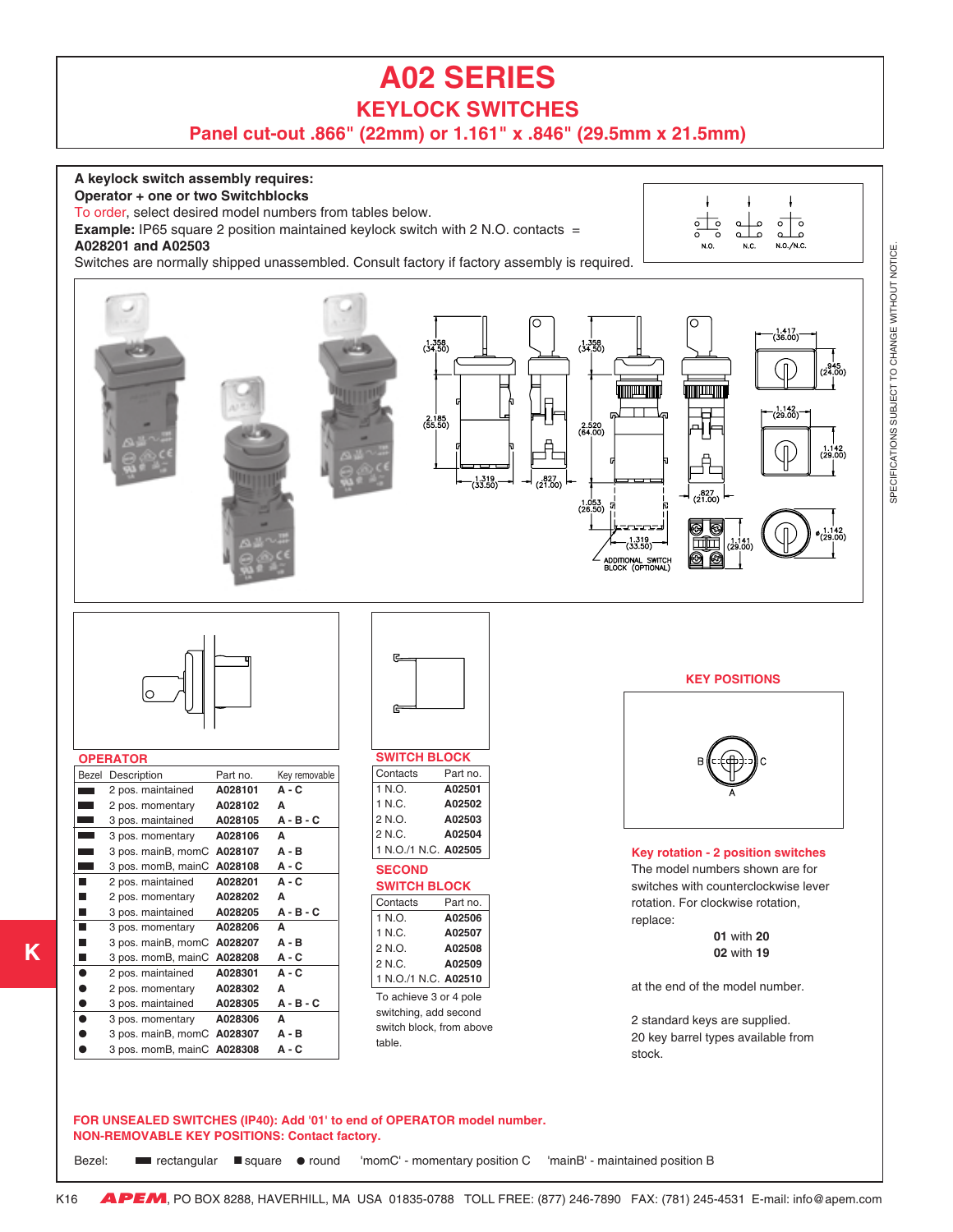**EMERGENCY STOP SWITCHES & MUSHROOM HEAD PUSHBUTTONS**

**Panel cut-out .866" (22mm)**

#### **EMERGENCY STOP SWITCHES**

- ● **Highly visible 1.575" (40mm) dia. red mushroom actuator**
- ● **Highly reliable positive break switch**

SPECIFICATIONS SUBJECT TO CHANGE WITHOUT NOTICE.

SPECIFICATIONS SUBJECT TO CHANGE WITHOUT NOTICE.

- **Push to shut switch 'off', twist to reset to 'on'**
- **An emergency stop switch assembly requires: Operator + Switch block**

To order, specify with single pole or double pole switch block. **Approved to UL1054/EN 60947** Switches are normally shipped unassembled. Consult factory if factory assembly is required.





#### **MUSHROOM HEAD PUSHBUTTONS**

NOTE: Mushroom head models are not approved to UL1054/EN 60947

| <b>OPERATOR</b>          |                          | <b>SWITCH BLOCK</b>  |          |  |
|--------------------------|--------------------------|----------------------|----------|--|
| <b>Bezel Description</b> | Part no.                 | Contacts             | Part no. |  |
| Red momentary            | A02MMB                   | 1 N.O.               | A02501   |  |
| <b>Black momentary</b>   | A02MMA                   | 1 N.C.               | A02502   |  |
| Red maintained           | A02MXB                   | 2 N.O.               | A02503   |  |
| <b>Black maintained</b>  | A02MXA                   | 2 N.C.               | A02504   |  |
|                          |                          | 1 N.O./1 N.C. A02505 |          |  |
|                          |                          | <b>SECOND</b>        |          |  |
|                          | <b>SWITCH BLOCK</b>      |                      |          |  |
|                          |                          | Contacts             | Part no. |  |
| To achieve 3 or 4 pole   | 1 N.O.                   | A02506               |          |  |
| switching, add second    | 1 N.C.                   | A02507               |          |  |
|                          | switch block, from table | 2 N.O.               | A02508   |  |
| at right.                |                          | 2 N.C.               | A02509   |  |
|                          |                          | 1 N.O./1 N.C. A02510 |          |  |

Bezel: **e** round

Yellow label **A02YL2**

For other colors, contact factory.

Note: actuator on momentary version is un-marked. Dimensions of mushroom head actuator is the same as A02ES (above).

Note that mushroom head switches, although similar in appearance to emergency stop switches, do not have fast break contacts. Therefore, they should not be used in an emergency stop application.

**Mushroom head pushbutton assembly requires: Operator + Switchblock**

**FOR UNSEALED SWITCHES (IP40): Add '01' to end of OPERATOR model number.**